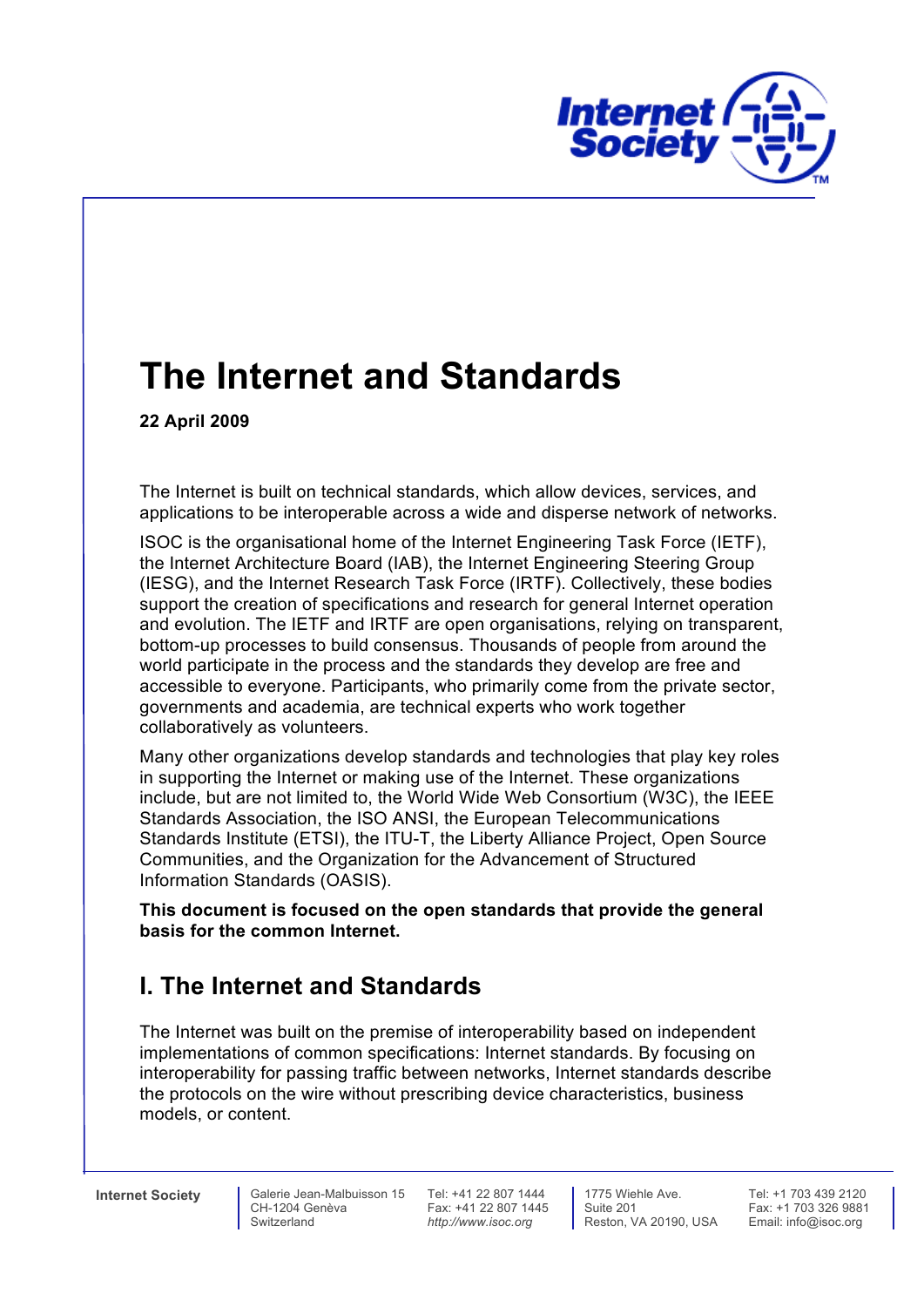The value of this building block approach is seen in the range and depth of innovation and development in Internet technologies and services. New components – whether networks, services or software – work seamlessly with existing deployments, as long as all pieces correctly implement applicable standards on the network. This makes the field of possible innovations virtually limitless.

### **II. Key characteristics of Internet standards**

 Apart from the focus on wire protocols for interoperability, successful Internet standards share certain characteristics, described below:

 *Freely accessible specifications:* all relevant written specifications required to implement the standard are available without fee or requirement of other contractual agreement (such as a non-disclosure agreement).

 *Unencumbered:* it is possible to implement and deploy technology based on the standard without undue licensing fees or restrictions.

 *Open development:* in order to have relevancy in the resulting standard, it is critical that all parties working with impacted technologies are able to participate in and learn from the history of the development of an Internet standard.

 *Always evolving:* as the Internet itself continues to evolve, new needs for interoperability are identified, so the standards that support it must evolve to address identified technical requirements.

#### **III. Engaging in the Internet Engineering Task Force**

 Key Internet standards, such as the Internet Protocol (IP), are developed and maintained by the Internet Engineering Task Force (IETF).

From http://www.ietf.org/tao.html:

 *"[The IETF's] mission includes the following:* 

- *Identifying, and proposing solutions to, pressing operational and technical problems in the Internet;*
- *Specifying the development or usage of protocols and the near-term architecture to solve such technical problems for the Internet;*
- *Making recommendations to the Internet Engineering Steering Group (IESG) regarding the standardization of protocols and protocol usage in the Internet;*
- *Facilitating technology transfer from the Internet Research Task Force (IRTF) to the wider Internet community;*
- *Providing a forum for the exchange of information within the Internet community between vendors, users, researchers, agency contractors, and network managers".*

 Participation in the IETF's activities is open to all individuals. As the official business is conducted via e-mail, it is also accessible by all. The next plenary face to face meeting of IETF engineers will be in Stockholm, from 26-31 July 2009. The details of that meeting are here: http://www.ietf.org/meetings/75/.

 The Internet Society has a long tradition of helping build technical capacity in less developed countries, including providing a Fellowship program to enable more